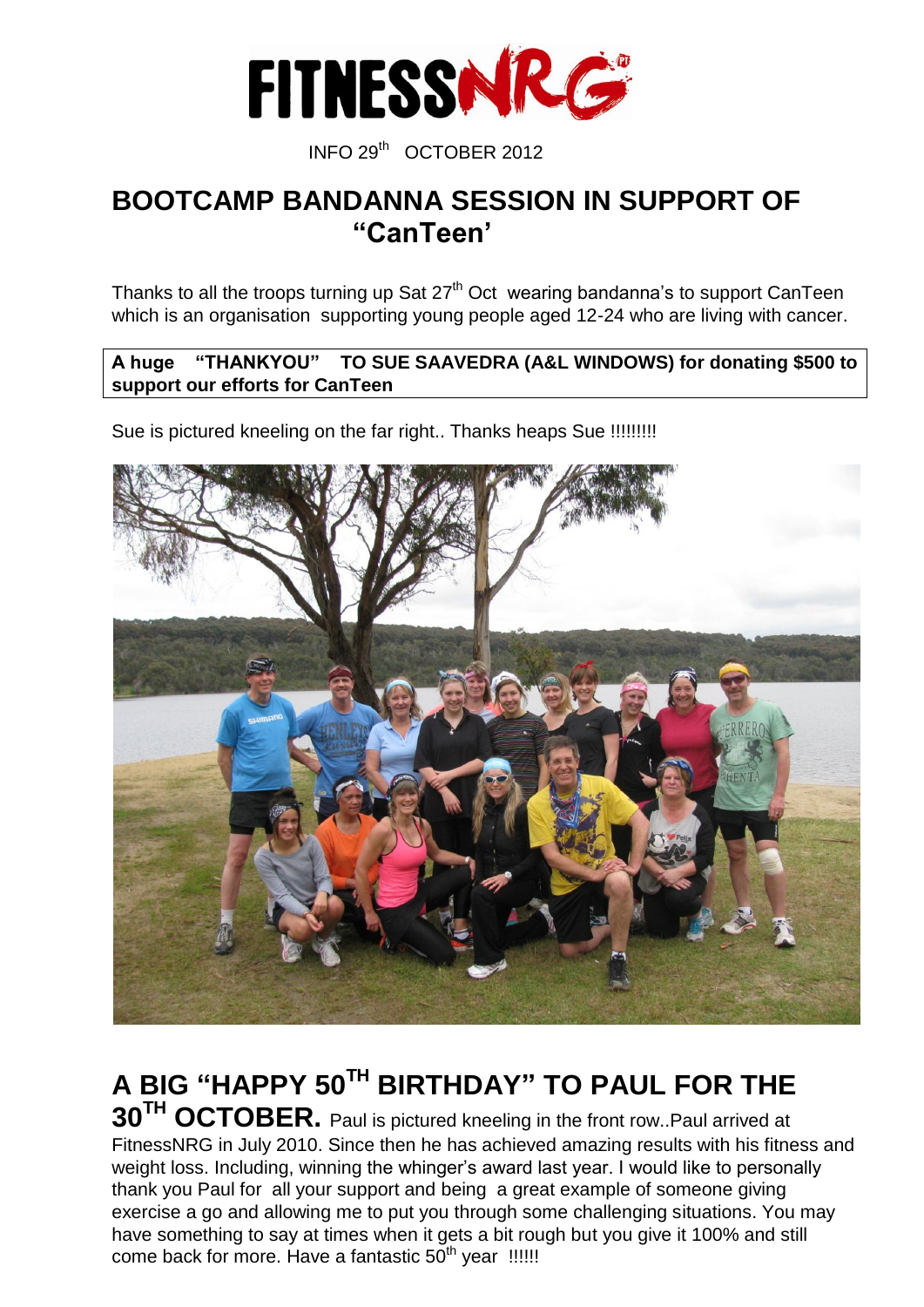# **FOOD TIP**

At times we all eat too much, and indulge a little more than we know we should, and over the next 6 weeks, chances are that if we are not unreasonably diligent, at least a kg or two will slip on, that is if you have not already honed on this skill in your own life – the ability to compensate with your calories.

It sounds simple, eat less after eating more, exercise more after skipping some sessions or refraining from treats when you have had a heavy week but the truth is that those individuals who compensate their calorie loads well, and who manage to keep their weight stable no matter what their social commitments, have fine-tuned this skill into an art form, and the good news is, you can too.

So, as we move towards the party end of the year, this is how you start to compensate for the extra calories you will be consuming, now.

**1)** Increase your exercise sessions now, so that you can drop a couple of kg before the end of year celebrations really begin.

**2)** Go alcohol free during the week.

**3)** For every heavy meal, go light with a soup or salad, or don't eat again until you are genuinely hungry.

**4)** Start each week with a vegetable soup in the fridge to enjoy as a light lunch, late dinner or snack if you are hungry.

**5)** Mentally commit to not gaining weight, rather than giving yourself excuses to.

### **RECIPE**

**4 x chicken breasts**

**½ butternut pumpkin, diced**

**400g tin cannellini beans**

**½ packet of baby rocket**

**Juice from 1 lemon**

**1/2 small bunch of flat parsley**

**1/2 small bunch of basil**

**1 clove of garlic**

**2 tsps dijon mustard**

**2 tbsp olive oil**

**1) Cook chicken breasts and diced pumpkin with a little olive oil in oven at 180°C for 30 mins.**

**2) While the chicken is cooking put the lemon juice, parsley, basil, garlic, mustard and olive oil in a food processor and blend together to make a smooth sauce. 3) Rinse the cannellini beans and gently heat in a small saucepan until warm. Add half of the sauce to the beans and then toss with the rocket and add roasted pumpkin. Use the rest of the sauce to pour over the chicken breasts.**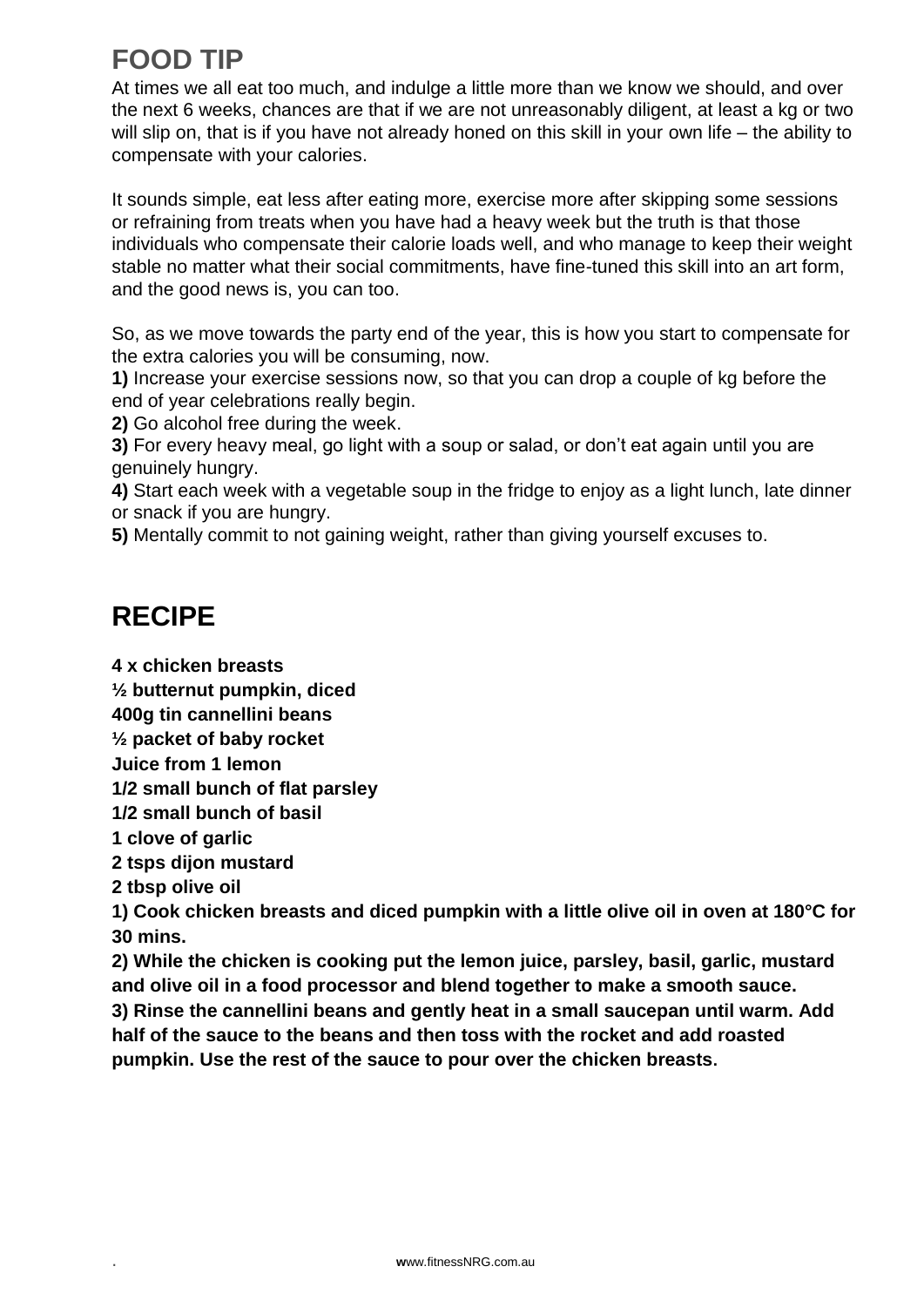# **SHOULD YOU EAT BEFORE YOU TRAIN ?**

"Should you eat before you train in the morning?" For many, the belief is that if you do not eat, you will have no readily available fuel in the form of carbohydrate, and as a result you will burn a greater proportion of fat. Unfortunately, things are not so clear-cut when it comes to physiology and fat metabolism.

If no carbohydrate is available to the muscle when it is being trained, while you will burn a higher percentage of fat overall, but smaller amount of total energy, as the body will reduce metabolism to adapt to the perceived fuel shortage. For this reason, if you complete a light training session of <30 minutes of moderate intensity activity, before 7:30-8am, you do not need to eat before you train. But, if you train for >45-60 minutes, have cut out carbs the night before and/or will not eat your breakfast until after 8am you are likely to train more efficiently and burn more fat if you do eat a small portion of carbohydrate before your session. Please note, small, just 10-20g, which will top up your blood glucose level and let you access your fat stores more efficiently. Good choices include 1 slice of toast with peanut butter or cheese, a couple of Vita Weat crackers and ½ glass of milk.

### **FOOD ENEMY FRIENDS**

You know who this person is in your life when I say this – it could be your husband, best friend, work colleague or receptionist, the one person who you find constantly encouraging you and enticing you to eat when you know you should not, or would rather not be eating. Whether it is the cakes are work, the chocolate run at 3pm, the heavy dessert or the bread with dinner, the extra foods and ultimately calories which can mean the difference between losing weight or not that cross your path and often prove too tempting to say no to under pressure.

In an ideal world, we would and could politely ask these diet saboteurs to stop offering us the many tempting treats that continually ruin our diet but the harsh truth is that if we are to really take control of our food decisions, our food and ultimately our weight, it is up to us and us alone to manage these situations – to learn and practice saying no, to be able to have just one piece of bread or small slice of cake and stop eating, and to learn to not be influence by others when it comes to our food decisions.

While this is not easy, an individual's ability to self-regulate their behaviour no matter how tempting an environment may be is one of the most powerful factors that determine who reaches their dietary and weight goals and those who do not, and the only tip I can give you is that practice makes perfect. So let's start saying; 'No, I am not eating that, or I don't eat that, or I don't want that' firmly, where appropriate from today, and indeed you will notice that it does get easier.